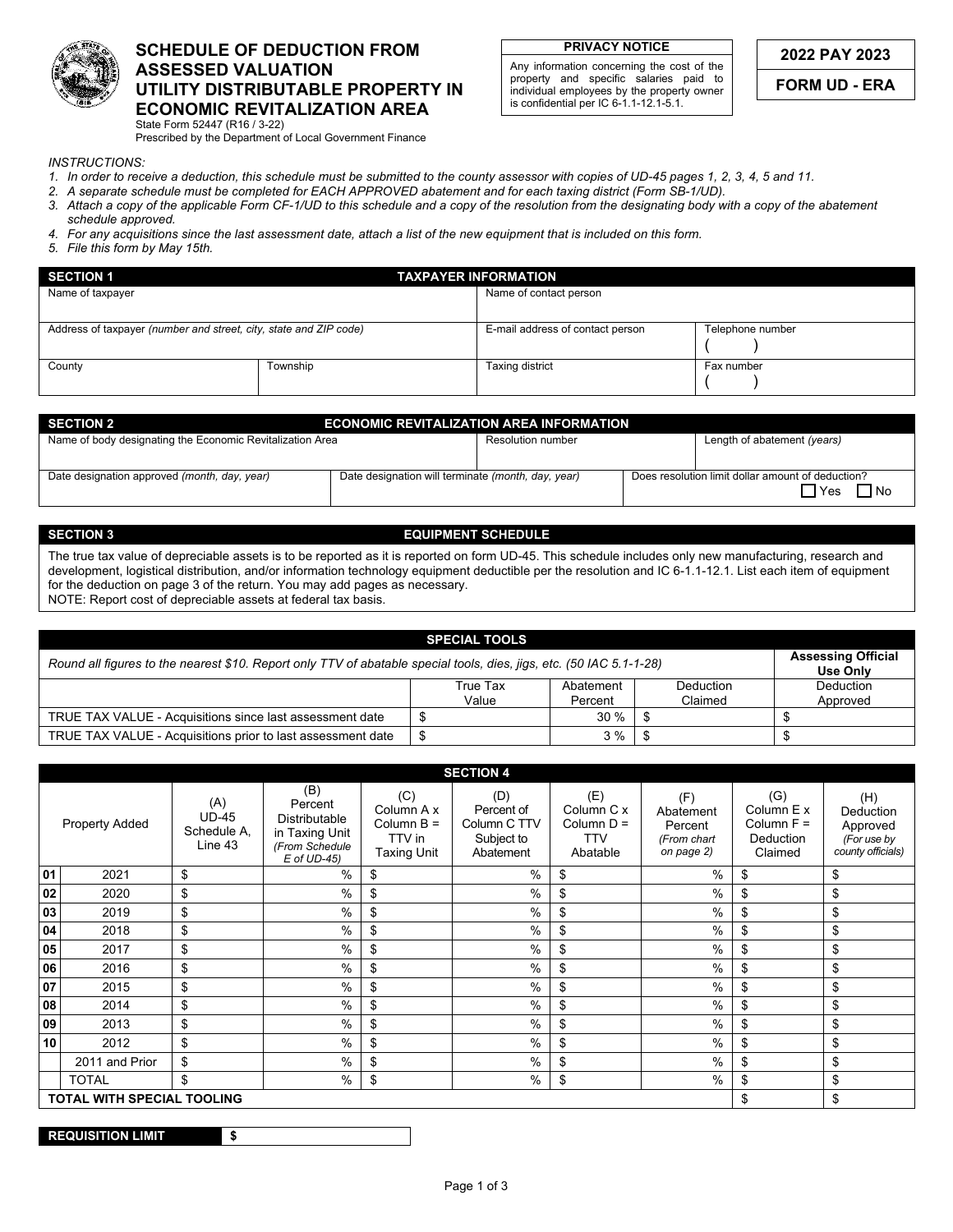#### **Statement of Benefits (SB-1) approved after 06/30/2000 (Machinery or research and development equipment)**

|                 | Year  | Year<br>2 | Year<br>3 | Year<br>4 | Year<br>5 | Year<br>6 | Year  | Year<br>8 | Year<br>9 | Year<br>10 | Year<br>11 |
|-----------------|-------|-----------|-----------|-----------|-----------|-----------|-------|-----------|-----------|------------|------------|
| One (1) year    | 100 % | $0\%$     | $0\%$     | $0\%$     | $0\%$     | $0\%$     | $0\%$ | $0\%$     | $0\%$     | $0\%$      | $0\%$      |
| Two (2) years   | 100 % | 50 %      | $0\%$     | $0\%$     | $0\%$     | $0\%$     | $0\%$ | $0\%$     | $0\%$     | $0\%$      | $0\%$      |
| Three (3) years | 100 % | 66 %      | 33 %      | $0\%$     | $0\%$     | $0\%$     | $0\%$ | $0\%$     | $0\%$     | $0\%$      | $0\%$      |
| Four (4) years  | 100 % | 75 %      | 50 %      | 25 %      | $0\%$     | $0\%$     | $0\%$ | $0\%$     | $0\%$     | $0\%$      | $0\%$      |
| Five (5) years  | 100 % | 80 %      | 60 %      | 40 %      | 20 %      | $0\%$     | $0\%$ | $0\%$     | $0\%$     | $0\%$      | $0\%$      |
| Six (6) years   | 100 % | 85 %      | 66 %      | 50 %      | 34 %      | 25 %      | $0\%$ | $0\%$     | $0\%$     | $0\%$      | $0\%$      |
| Seven (7) years | 100 % | 85 %      | 71 %      | 57 %      | 43 %      | 29 %      | 14 %  | $0\%$     | $0\%$     | $0\%$      | $0\%$      |
| Eight (8) years | 100 % | 88 %      | 75 %      | 63 %      | 50 %      | 38 %      | 25 %  | 13 %      | $0\%$     | $0\%$      | $0\%$      |
| Nine (9) years  | 100 % | 88 %      | 77 %      | 66 %      | 55 %      | 44 %      | 33 %  | 22 %      | 11 %      | $0\%$      | $0\%$      |
| Ten (10) years  | 100 % | 90 %      | 80 %      | 70 %      | 60 %      | 50 %      | 40 %  | 30 %      | 20 %      | 10 %       | $0\%$      |

## **ERA Designated prior to 05/01/1991 and SB-1 filed before 05/01/1991**

**(Machinery and equipment only)** 

|                | Year  | Year<br>-<br>- | Year | Year | Year<br>$\overline{\phantom{0}}$ | Year<br>$\overline{\phantom{0}}$ | Year<br>- | Year  | Year<br>- | Year<br>10<br>$\sim$ | Year<br>$\overline{A}$ |
|----------------|-------|----------------|------|------|----------------------------------|----------------------------------|-----------|-------|-----------|----------------------|------------------------|
| Five (5) years | 100 % | 95 %           | 80 % | 65 % | 50 %                             | $0\%$                            | 0 %       | $0\%$ | 0 %       | $0\%$                | $0\%$                  |

## **ERA Designated and SB-1 approved on or after 05/01/1991 and before 07/01/2000**

**(Machinery and equipment only)** 

|                | Year  | Year<br>- | Year | Year | Year<br>ີ | Year  | $v_{\text{ear}}$ | Year<br>o | Year<br>9  | Year<br>10 | Year<br>11 |
|----------------|-------|-----------|------|------|-----------|-------|------------------|-----------|------------|------------|------------|
| Five (5) years | 100 % | 95 %      | 80 % | 65 % | 50 %      | $0\%$ | $0\%$            | $0\%$     | <u>ባ %</u> | $0\%$      | ገ %        |
| Ten (10) years | 100 % | 95 %      | 90 % | 85 % | 80 %      | 70 %  | 55 %             | 40 %      | 30 %       | 25 %       |            |

#### **ERA Designated prior to 07/01/2000 and SB-1 filed on or after 07/01/2000 (Machinery and equipment only)**

|                | Year  | Year<br>- | $\mathsf{v}_{\mathsf{ear}}$<br>ົ | Year | $v_{\text{ear}}$ | Year<br>6 | Year       | Year<br>C | Year<br>a | Year<br>10 | Year<br>A A |
|----------------|-------|-----------|----------------------------------|------|------------------|-----------|------------|-----------|-----------|------------|-------------|
| Five (5) years | 100 % | 80 %      | 60 %                             | 40 % | 20 %             | $0\%$     | <u>ງ %</u> | 2%        | $0\%$     | $0\%$      | $0\%$       |
| Ten (10) years | 100 % | 90 %      | 80 %                             | 70 % | 60 %             | 50 %      | 40 %       | 30 %      | 20 %      | 10 %       | $0\%$       |

# **Other: Deduction approved by the designating body after 06/30/2013**

**See IC 6-1.1-12.1-17(b).** 

|               | Year | Year<br>- | Year | Year | Year<br>∽<br>J | Year<br>6 | Year | Year<br>ົ<br>∽<br>ີ | Year<br>⌒<br>ч<br>u | Year<br>10 | Year<br>$\overline{A}$ |
|---------------|------|-----------|------|------|----------------|-----------|------|---------------------|---------------------|------------|------------------------|
| Year approved | %    | $\%$      | $\%$ | %    | %              | %         | %    | %                   | $\sim$<br>ሣ^        | %          | $\mathbf{a}$<br>ν.     |